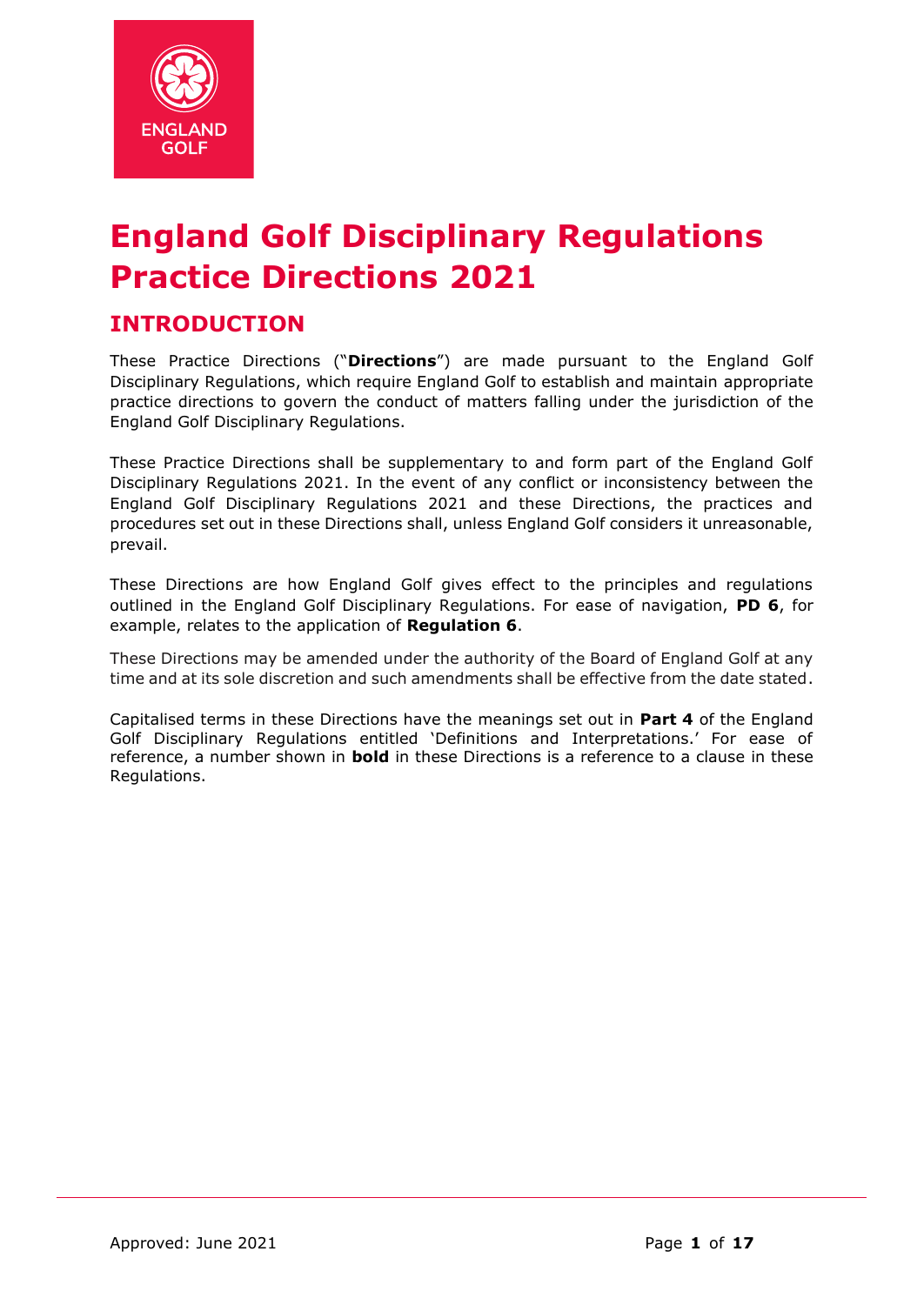

## THE PRACTICE DIRECTIONS

| PD <sub>4</sub> | DETERMINING THE APPROPRIATE DISCIPLINARY                                                                                                                                           |
|-----------------|------------------------------------------------------------------------------------------------------------------------------------------------------------------------------------|
| a.              | England Golf may, at its discretion, decide that a matter arising at<br>club or county level should be dealt with by England Golf if it raises<br>a matter of national importance. |
| a.1             | The table contained at Regulation 4.1 of the Regulations is intended<br>to be a general statement by way of example and shall be in no<br>way binding on England Golf.             |
| PD5             | <b>RISING OF DISCIPLINARY ISSUES</b>                                                                                                                                               |
| a.              | Following receipt of a Disciplinary Issue, the Governance<br>Department will consider appropriate next steps, which may include<br>the following:                                  |
| a.1             | An initial investigation to obtain more information and/or evidence,<br>or to ascertain the best course of action.                                                                 |
| a.2             | Sending details of the Disciplinary Issue to the Respondent for a<br>response                                                                                                      |
| a.3             | Reference of the matter to any other relevant body which appears<br>to have a legitimate interest in the subject matter                                                            |
| a.4             | Suggesting that the parties seek to resolve the issue informally                                                                                                                   |
| a.5             | Taking no further action                                                                                                                                                           |
| b.              | Upon completion of the step or steps above the Governance<br>Department may take one or more of the following steps:                                                               |
| b.1             | Conclude that no further action is required                                                                                                                                        |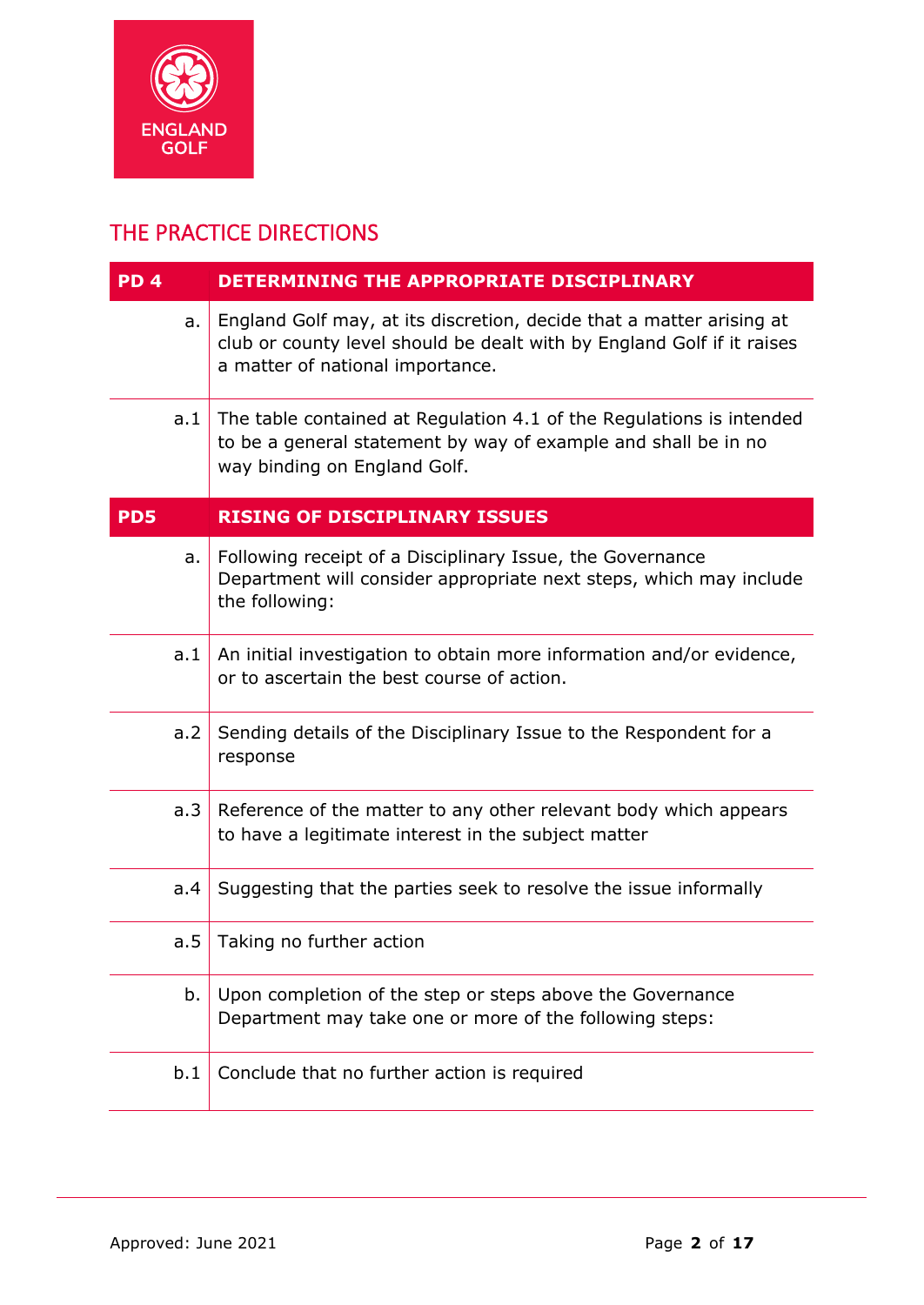

| b.2           | Reject the Complaint because it does not fall within the<br>authority of England golf                                                                                                                     |
|---------------|-----------------------------------------------------------------------------------------------------------------------------------------------------------------------------------------------------------|
| b.3           | Refer the matter to another authority more appropriate in<br>practice or law to deal with it including the police, social<br>services, local authorities or any other appropriate body or<br>organisation |
| b.4           | Refer the matter to be dealt with under the Safeguarding<br>Regulations or the Anti-Doping Regulations                                                                                                    |
| b.5           | Suggest that the parties engage in alternative dispute<br>resolution, whether administered by England golf or some other<br>body                                                                          |
| b.6           | Deal with the matter informally, by way of advice, information,<br>or training                                                                                                                            |
| b.7           | Dismiss the matter on the grounds that there is insufficient<br>evidence to warrant further action being taken                                                                                            |
| b.8           | Dismiss the matter on the grounds that it is vexatious or<br>malicious                                                                                                                                    |
| b.9           | Apply to a member of the Disciplinary Panel qualified to sit as a<br>Chair for a temporary suspension in accordance with the<br>procedure set out at Regulation 7                                         |
| b.10          | Refer the matter to a Disciplinary Panel in accordance with<br>using the procedure set out at Regulation 8                                                                                                |
| $C_{\bullet}$ | The Governance Department shall inform all relevant parties of<br>the action taken reasons for the decision                                                                                               |
| d.            | If a Complainant wishes to withdraw a Disciplinary Issue at any<br>stage, the Governance Department shall retain the right to take                                                                        |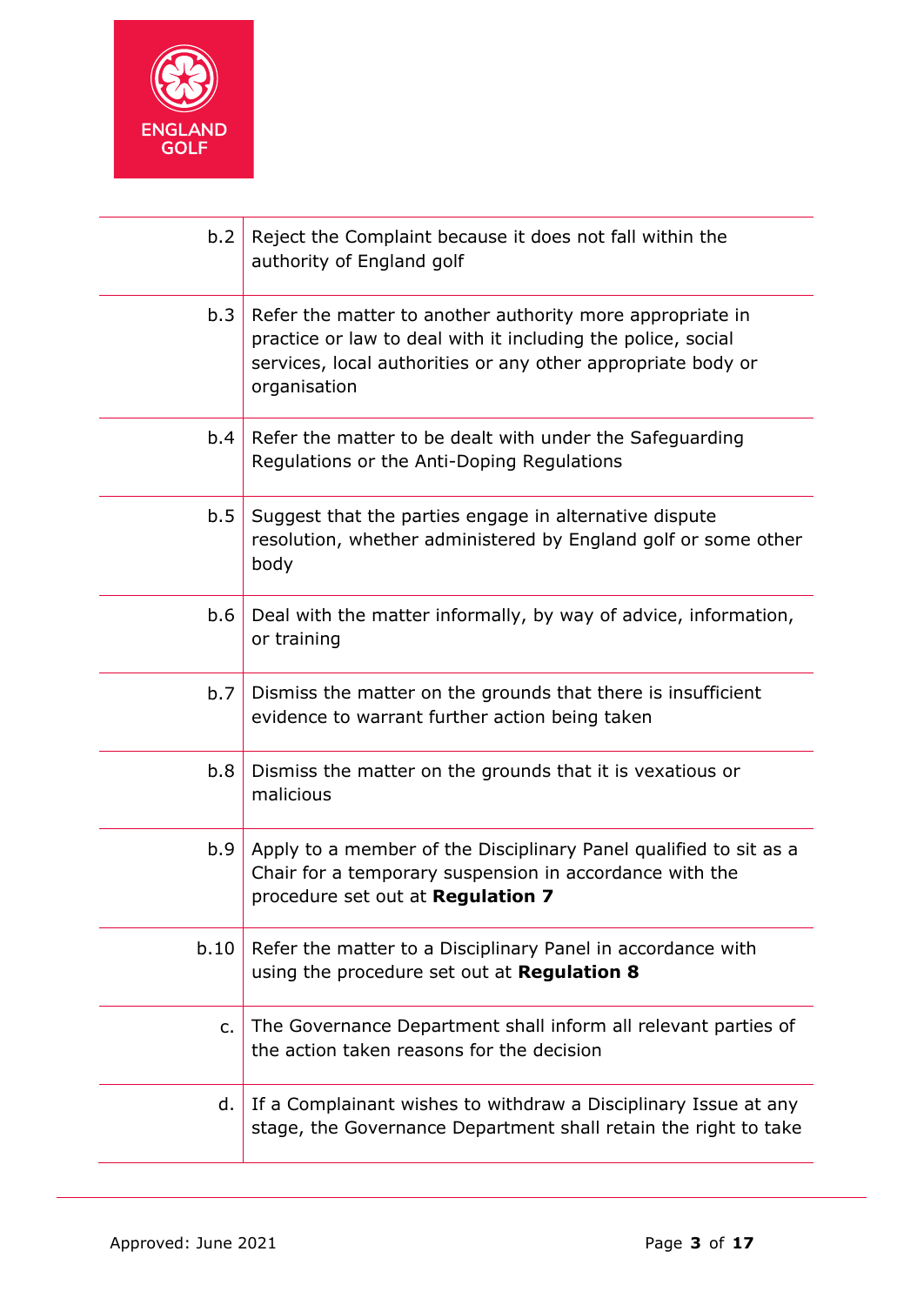

|                 | any action against the Respondent as may be deemed<br>appropriate at is discretion                                                                                                                                                                                                                                                                                                                                                                                                                               |
|-----------------|------------------------------------------------------------------------------------------------------------------------------------------------------------------------------------------------------------------------------------------------------------------------------------------------------------------------------------------------------------------------------------------------------------------------------------------------------------------------------------------------------------------|
| PD <sub>6</sub> | <b>TEMPORARY SUSPENSION</b>                                                                                                                                                                                                                                                                                                                                                                                                                                                                                      |
| a.              | An application to impose a temporary suspension must be made<br>in writing and set out the nature of the alleged breach and the<br>reasons why a temporary suspension is sought. Such reasons<br>may include (but are not limited to):                                                                                                                                                                                                                                                                           |
| a.1             | The protection of the Respondent and/or other Participants                                                                                                                                                                                                                                                                                                                                                                                                                                                       |
| a.2             | Where there is a risk to the reputation of England Golf to fail to<br>suspend                                                                                                                                                                                                                                                                                                                                                                                                                                    |
| a.3             | Where a failure to suspend may impede internal investigations<br>or prejudice investigation by external organisations                                                                                                                                                                                                                                                                                                                                                                                            |
| b.              | The Panel member deciding the application must provide<br>written reasons in support of their decision, which will be<br>communicated to the Respondent by the Governance<br>Department                                                                                                                                                                                                                                                                                                                          |
| $C_{1}$         | A temporary suspension may include the suspension of a<br>Member or a Subscriber's World Handicap System handicap<br>index                                                                                                                                                                                                                                                                                                                                                                                       |
| d.              | A Temporary suspension my include suspension from or a<br>restriction on any and all participation in the sport of golf, which<br>may include but is not limited to coaching, managing teams,<br>playing, acting in a position of authority, acting in a position of<br>trust in relation to young people or adults at risk, undertaking<br>any official positions such as board membership or<br>administrative duties, spectating or other official or unofficial<br>activities relating to the sport of golf. |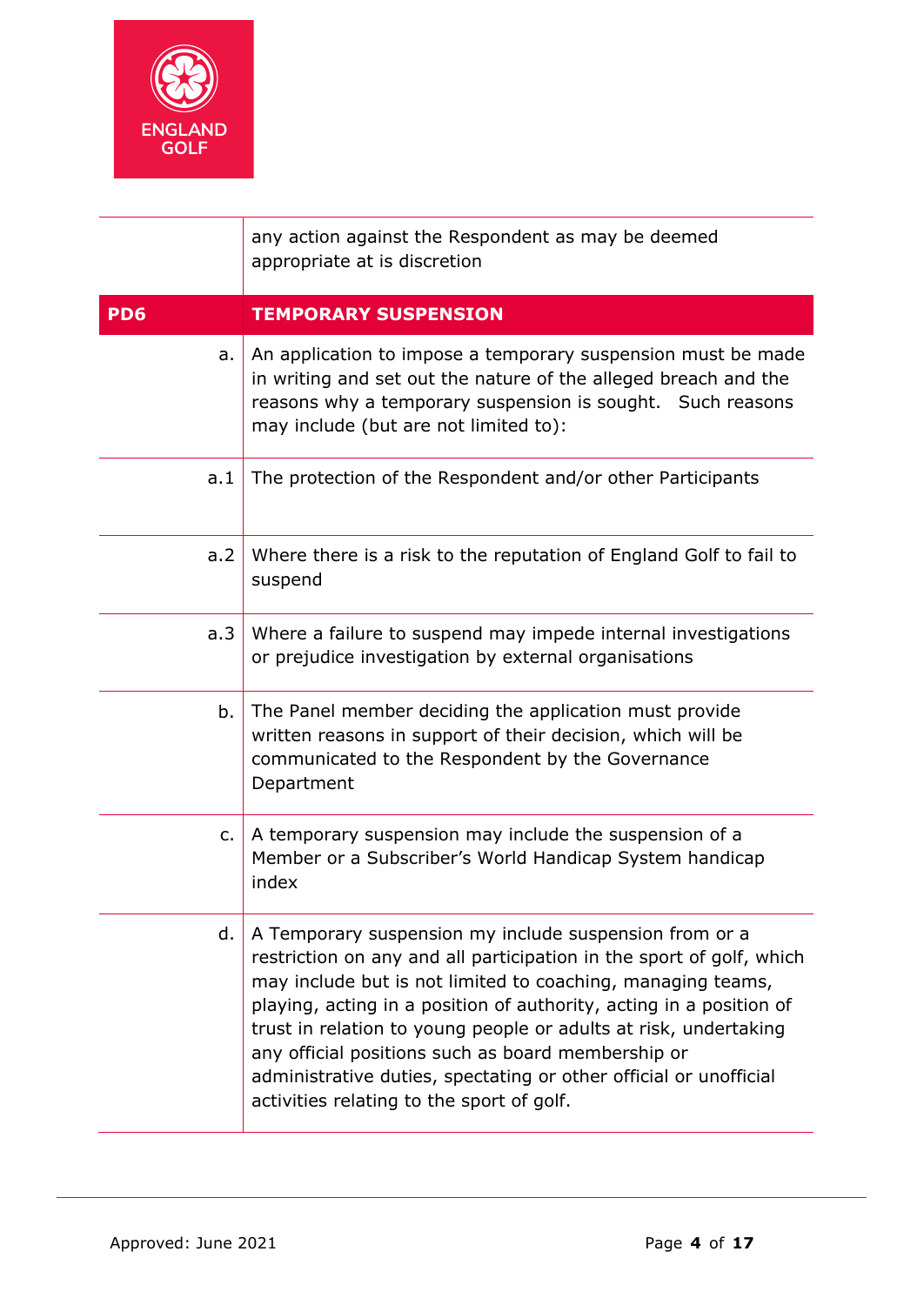

| e.  | Any suspension under the Part will automatically cease if either<br>of the following occurs (whichever is soonest):                                                                                                                                                                 |
|-----|-------------------------------------------------------------------------------------------------------------------------------------------------------------------------------------------------------------------------------------------------------------------------------------|
| e.1 | The matter has been determined by the Disciplinary Panel<br>under the Regulations; or                                                                                                                                                                                               |
| e.2 | The Complaint is withdrawn, and no further action is taken; or                                                                                                                                                                                                                      |
| e.3 | The matter is resolved by way of agreement or alternative<br>dispute resolution                                                                                                                                                                                                     |
| PD7 | <b>NOTICE OF CHARGE AND RESPONSE</b>                                                                                                                                                                                                                                                |
| a.  | A Notice of Charge sent under Regulation 7.1 shall:                                                                                                                                                                                                                                 |
| a.1 | Make specific reference to the rules, regulations, policies, or<br>codes alleged to have been breached.                                                                                                                                                                             |
| a.2 | Include evidence in support of the Charge; and                                                                                                                                                                                                                                      |
| a.3 | Include a copy of, or instructions on how to access, a copy of<br>the England Golf Disciplinary Regulations and these Directions.                                                                                                                                                   |
| b.  | If the Respondent does not make written representations in<br>relation to mitigation with 5 working days of accepting a charge<br>under Regulation 7.3, England golf may proceed to appoint<br>the Disciplinary Panel in the absence of any representations<br>from the Respondent. |
| c.  | The Governance Department shall appoint the Disciplinary<br>Panel within 15 working days from receipt of the response from<br>the Respondent.                                                                                                                                       |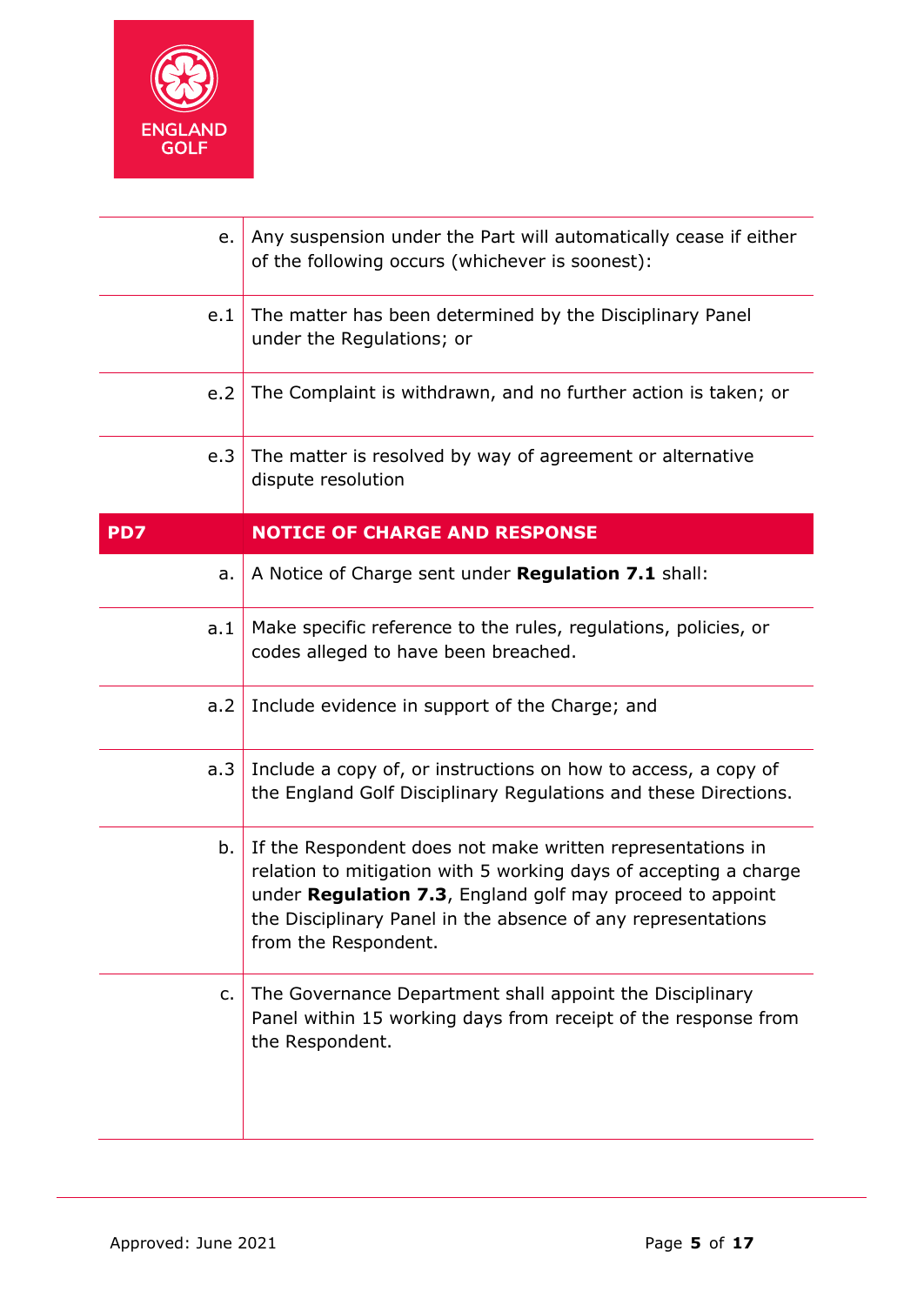

| PD <sub>8</sub> | <b>APPOINTMENT OF A DISCIPLINARY PANEL</b>                                                                                                                                                                                                                                                                                                                                     |
|-----------------|--------------------------------------------------------------------------------------------------------------------------------------------------------------------------------------------------------------------------------------------------------------------------------------------------------------------------------------------------------------------------------|
| a.              | Members of the Disciplinary Panel shall be appointed from the<br>individuals listed on the Disciplinary Tribunal Panel Register by<br>the following process:                                                                                                                                                                                                                   |
| a.1             | England Golf shall inform all Chairs of the nature of the matter<br>and invite indications of availability to hear the matter.<br>England Golf shall select an individual that is available and<br>capable of hearing the matter to sit as Chair.                                                                                                                              |
| a.2             | The Chair shall be responsible for appointing two side panel<br>members to sit with the Chair.                                                                                                                                                                                                                                                                                 |
| a.3             | Upon formation of the Disciplinary Panel, the Governance<br>Department shall inform the Respondent of its composition.                                                                                                                                                                                                                                                         |
| a.4             | The Respondent may object to the composition of the<br>Disciplinary Panel by notifying the Governance Department in<br>writing of the objections and the reasons for such objections no<br>later than 5 working days from the date of being informed of<br>the composition of the Disciplinary Panel.                                                                          |
| a.4.1           | The Governance Department shall immediately forward any<br>objection received in relation to the members of the Disciplinary<br>Panel to the Chair of the Disciplinary Panel who shall consider<br>the objections and determine whether they are valid or in<br>his/her opinion, or there are no grounds for objection, in which<br>case the Chair shall reject the objection. |
| a.4.2           | If the objection is made against the Chair of the Disciplinary<br>Panel, then another member of the Disciplinary Panel must<br>assess the objection.                                                                                                                                                                                                                           |
| a.4.3           | Where the objection is made against all Disciplinary Panel<br>Members then another member of Disciplinary Tribunal Panel<br>Register must assess the objection.                                                                                                                                                                                                                |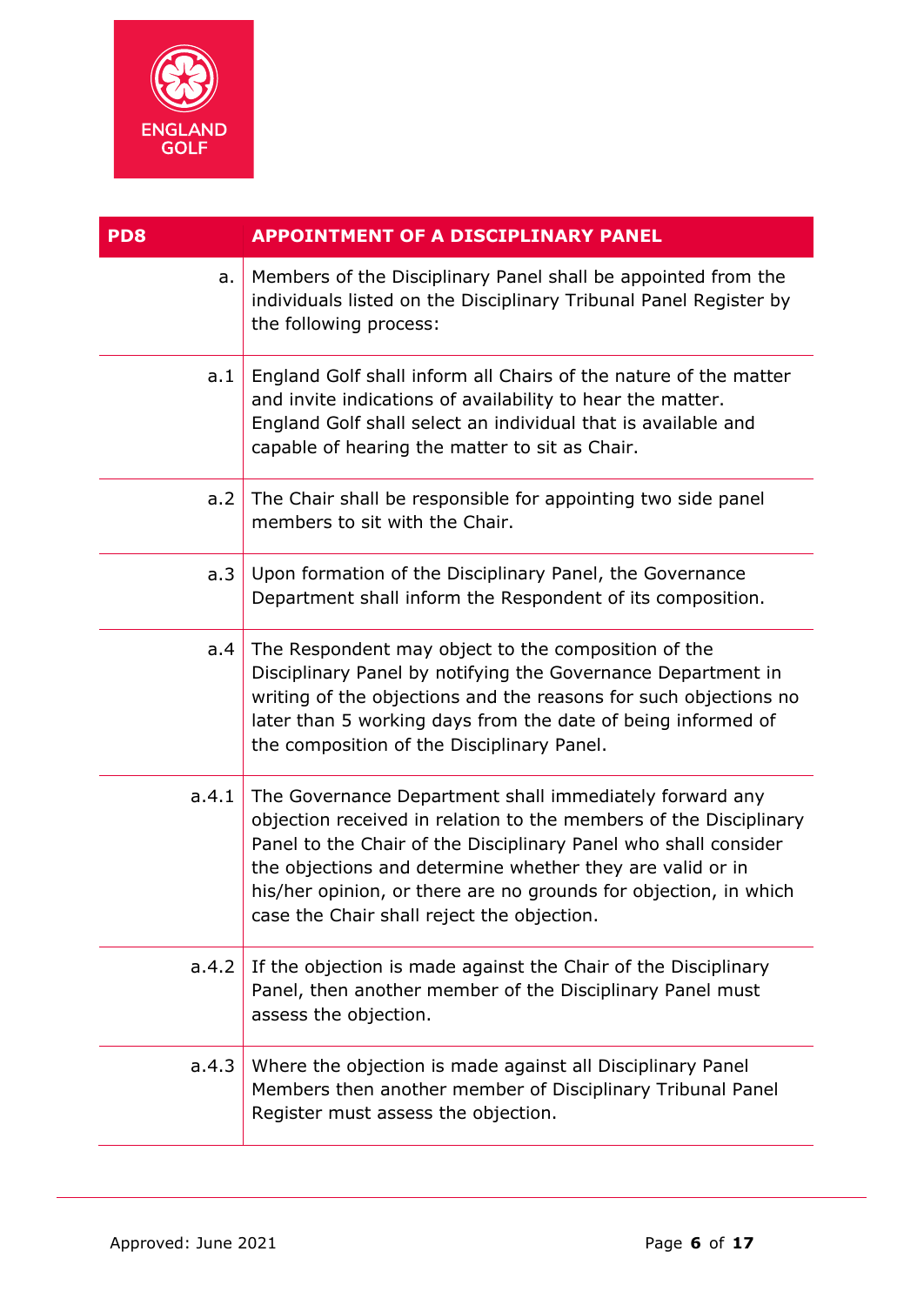

| a.4.4   | The governance Department shall notify the Respondent in<br>writing within 5 working days from the date of receipt of any<br>objection to the composition of the Disciplinary Panel that<br>either:                                                                        |
|---------|----------------------------------------------------------------------------------------------------------------------------------------------------------------------------------------------------------------------------------------------------------------------------|
| a.4.4.1 | The Composition of the Disciplinary Panel has changed (in<br>which case the Governance Department shall Provide details of<br>the New Disciplinary Panel); or                                                                                                              |
| a.4.4.2 | The composition of the Disciplinary Panel has not changed (in<br>which case the Governance Department will give reasons why<br>the party's reasons for objecting has not been accepted).                                                                                   |
| a.4.5   | The decision by the Chair or relevant Disciplinary Panel member<br>on the composition of the Disciplinary Panel shall be final.                                                                                                                                            |
| PD9     | <b>DIRECTIONS</b>                                                                                                                                                                                                                                                          |
|         |                                                                                                                                                                                                                                                                            |
| а.      | The Chair of the Disciplinary Panel shall have power to make<br>such further directions relating to the provision of evidence or<br>the conduct of the hearing as, in his/her sole discretion, are<br>deemed necessary. These may include, but shall not be<br>limited to: |
| a.1     | Pre-hearing meetings of the Disciplinary Panel to agree<br>procedural issues                                                                                                                                                                                               |
| a.2     | Production, inspection and/or exchange of documents, witness<br>statements and other evidence.                                                                                                                                                                             |
| a.3     | Exchange of skeleton arguments                                                                                                                                                                                                                                             |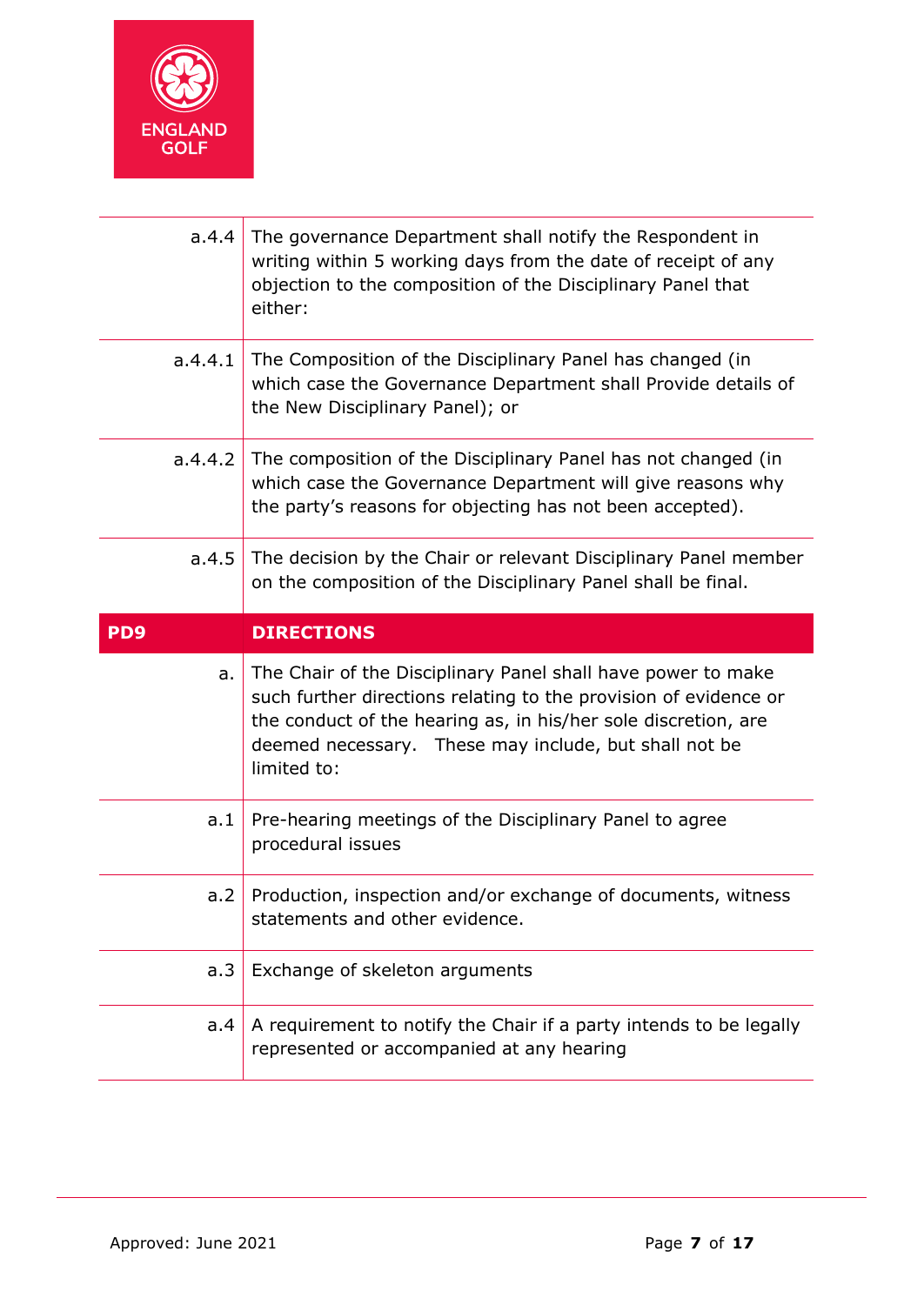

| a.5         | Any direction concerning the determination of any issue on<br>paper in advance of the hearing or the extent to which evidence<br>shall be agreed;                                               |
|-------------|-------------------------------------------------------------------------------------------------------------------------------------------------------------------------------------------------|
| a.6         | Directions as to the method of hearing, for example in person,<br>video conference, telephone or on paper.                                                                                      |
| a.7         | Directions in relation to consequences of non-compliance with<br>directions, and in relation to variation with directions.                                                                      |
| a.8         | Directions in relation to the appointment of any third party to<br>advise or assist the Panel.                                                                                                  |
| <b>PD10</b> | <b>SERVICE OF DOCUMENTS</b>                                                                                                                                                                     |
| a.          | Any documents served under the Regulations shall be deemed<br>to be served as follows:                                                                                                          |
| a.1         | In person: on that day, if it is delivered on a business day<br>before 17:00 hours, failing which it will be deemed to be served<br>on the next following business day after it is delivered.   |
| a.2         | By first class post or by registered post: on the second business<br>day after the date of posting.                                                                                             |
| a.3         | By email: on that day, if it is transmitted on a business day<br>before17:00 hours, failing which it will be deemed to be served<br>on the next following business day after it is transmitted. |
| <b>PD11</b> | <b>CONDUCT OF HEARINGS</b>                                                                                                                                                                      |
| a.          | Any documents served under the Regulations shall be deemed<br>to be served as follows:                                                                                                          |
| a.1         | The case against the Respondent will be presented by England<br>Golf, together with relevant evidence, including witness, if<br>appropriate. In such cases where it is deemed appropriate to    |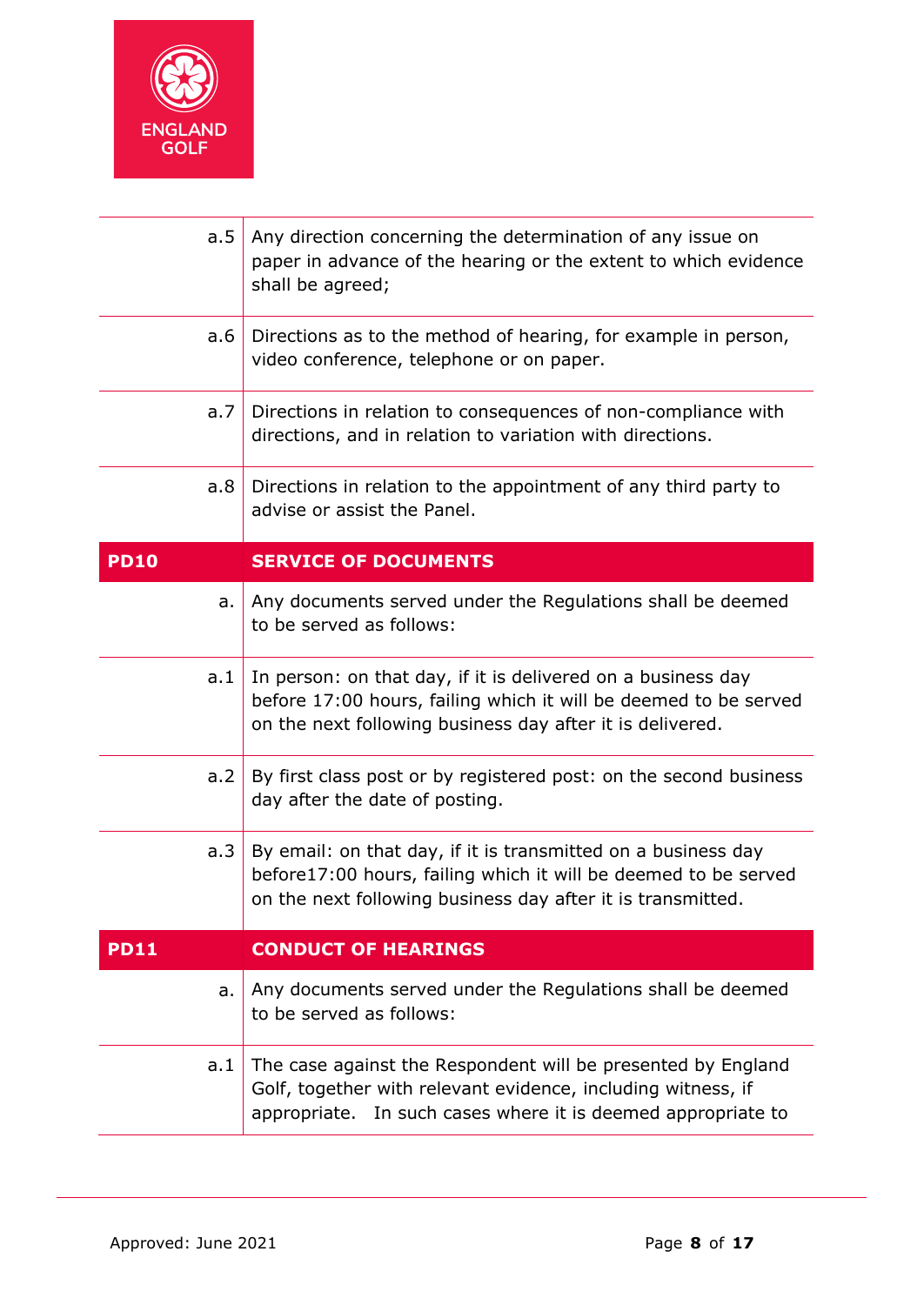

|     | do so, England Golf may appoint a third party to present the<br>case against the Respondent;                                                                                                                                                                                                                                                                                                                                                                                         |
|-----|--------------------------------------------------------------------------------------------------------------------------------------------------------------------------------------------------------------------------------------------------------------------------------------------------------------------------------------------------------------------------------------------------------------------------------------------------------------------------------------|
| a.2 | The Respondent or their representative will be asked to admit<br>or deny the disciplinary charge and will then have the<br>opportunity to speak, challenge the evidence presented against<br>them, submit their own evidence, call witnesses, and make<br>representations to the Disciplinary Panel. The evidence of<br>further witnesses not notified in accordance with the<br>Regulations will be admitted only at the sole discretion of the<br>Chair of the Disciplinary Panel; |
| a.3 | Before being called, witnesses will not be allowed in the room<br>while evidence is being given;                                                                                                                                                                                                                                                                                                                                                                                     |
| a.4 | Questions may be put by the Disciplinary Panel to the<br>Respondent and England golf and each witness on conclusion of<br>their evidence;                                                                                                                                                                                                                                                                                                                                            |
| a.5 | The respondent and England Golf may be able to raise<br>questions in cross-examination;                                                                                                                                                                                                                                                                                                                                                                                              |
| a.6 | The Respondent and England Golf will be allowed to make a<br>closing                                                                                                                                                                                                                                                                                                                                                                                                                 |
| a.7 | The room will be cleared, and the Panel will deliberate and<br>determine whether, on the balance of probabilities, the<br>disciplinary charge has been proved;                                                                                                                                                                                                                                                                                                                       |
| a.8 | The Disciplinary Hearing will re-convene, and the Chair of the<br>Disciplinary Panel will announce whether or not the disciplinary<br>charge has been proved unless the Chair of the Disciplinary<br>Panel deems it fit to defer the Disciplinary Panel's Decision in<br>accordance with Regulation 13.1                                                                                                                                                                             |
| a.9 | If the Respondent admits the disciplinary charge or the Panel<br>decides the disciplinary charge has bee proved, the Panel will                                                                                                                                                                                                                                                                                                                                                      |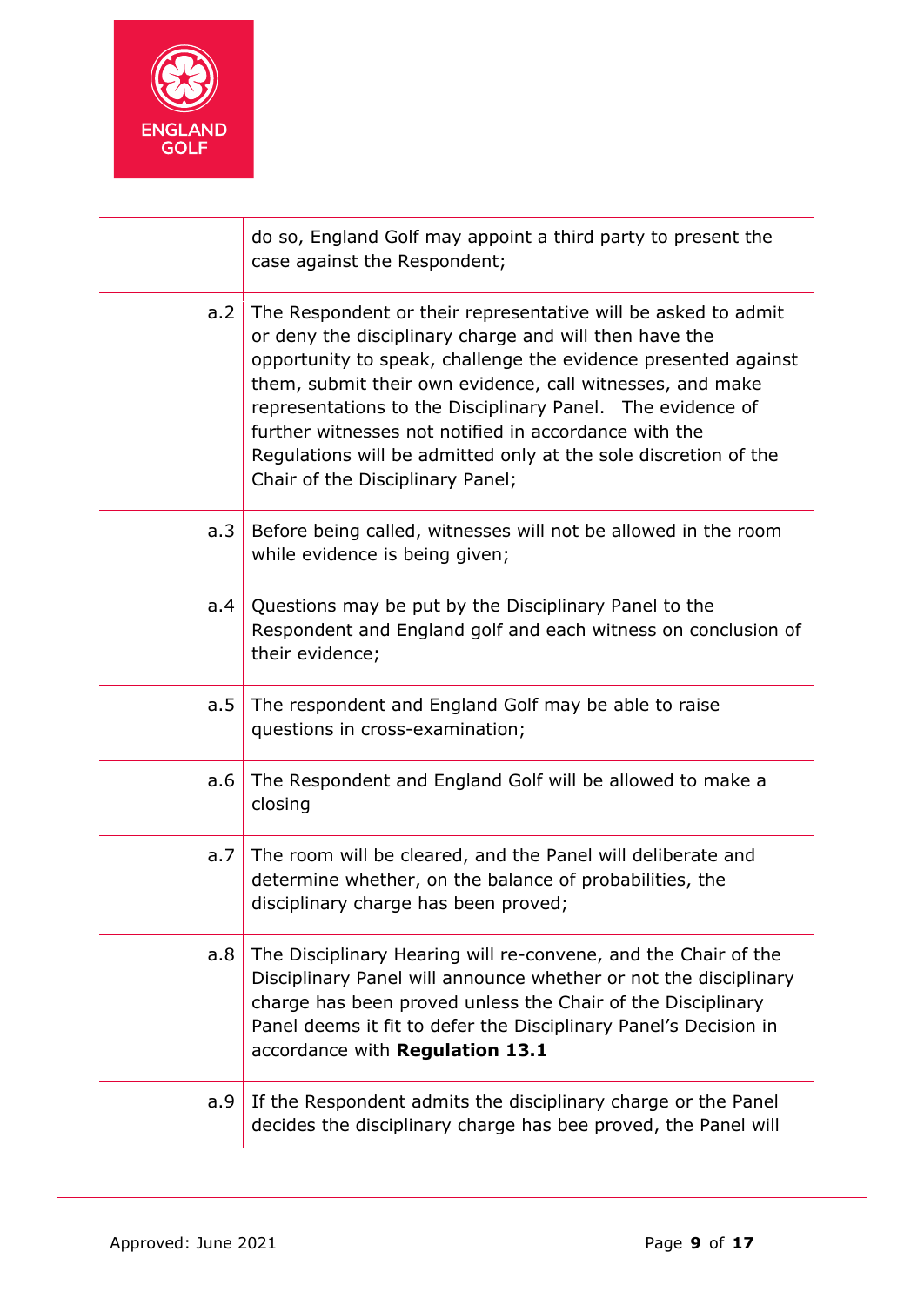

|               | review the Respondent's previous disciplinary record, where<br>relevant, to consider sanctions and costs;                                                                                                                                                                                                                                                                                                                                                             |
|---------------|-----------------------------------------------------------------------------------------------------------------------------------------------------------------------------------------------------------------------------------------------------------------------------------------------------------------------------------------------------------------------------------------------------------------------------------------------------------------------|
| a.10          | The Disciplinary Panel will invite the Respondent to set out any<br>mitigating arguments;                                                                                                                                                                                                                                                                                                                                                                             |
| a.11          | The room will again be cleared, and the Panel shall determine<br>the appropriate sanction in accordance with the Regulations.                                                                                                                                                                                                                                                                                                                                         |
| b.            | Those representing a Respondent at a Hearing may present and<br>sum up their case, but they are not permitted to answer<br>questions put to the Respondent.                                                                                                                                                                                                                                                                                                           |
| $C_{\bullet}$ | Where a Respondent admits the Charge in accordance with<br>Regulation 7.2, the matter may be dealt with summarily (i.e.,<br>without a hearing) by the Disciplinary Panel who may impose<br>any sanction which could have imposed had the Charge been<br>established toits satisfaction at a hearing. In such a case:                                                                                                                                                  |
| c.1           | The Disciplinary Pane shall give due consideration to any<br>arguments provided in mitigation by the Respondent in<br>accordance with Regulation 7.3; and                                                                                                                                                                                                                                                                                                             |
| c.2           | There is no appeal against a decision imposed under the<br>provision save that a person subject to a summary decision<br>may appeal against the sanction imposed if the Respondent<br>considers it to be disproportionate to the facts set out in the<br>Notice of Charge.                                                                                                                                                                                            |
| d.            | The Disciplinary Panel and appeal Panels will not be obliged to<br>follow strict rules of evidence. They may admit such evidence<br>as they think fit and accord such evidence such weight as they<br>think appropriate in all the circumstances. Where a Charge<br>has been the subject of previous civil or criminal proceedings,<br>the result of such proceedings and the facts and matters upon<br>which such result is based will be presumed to be correct and |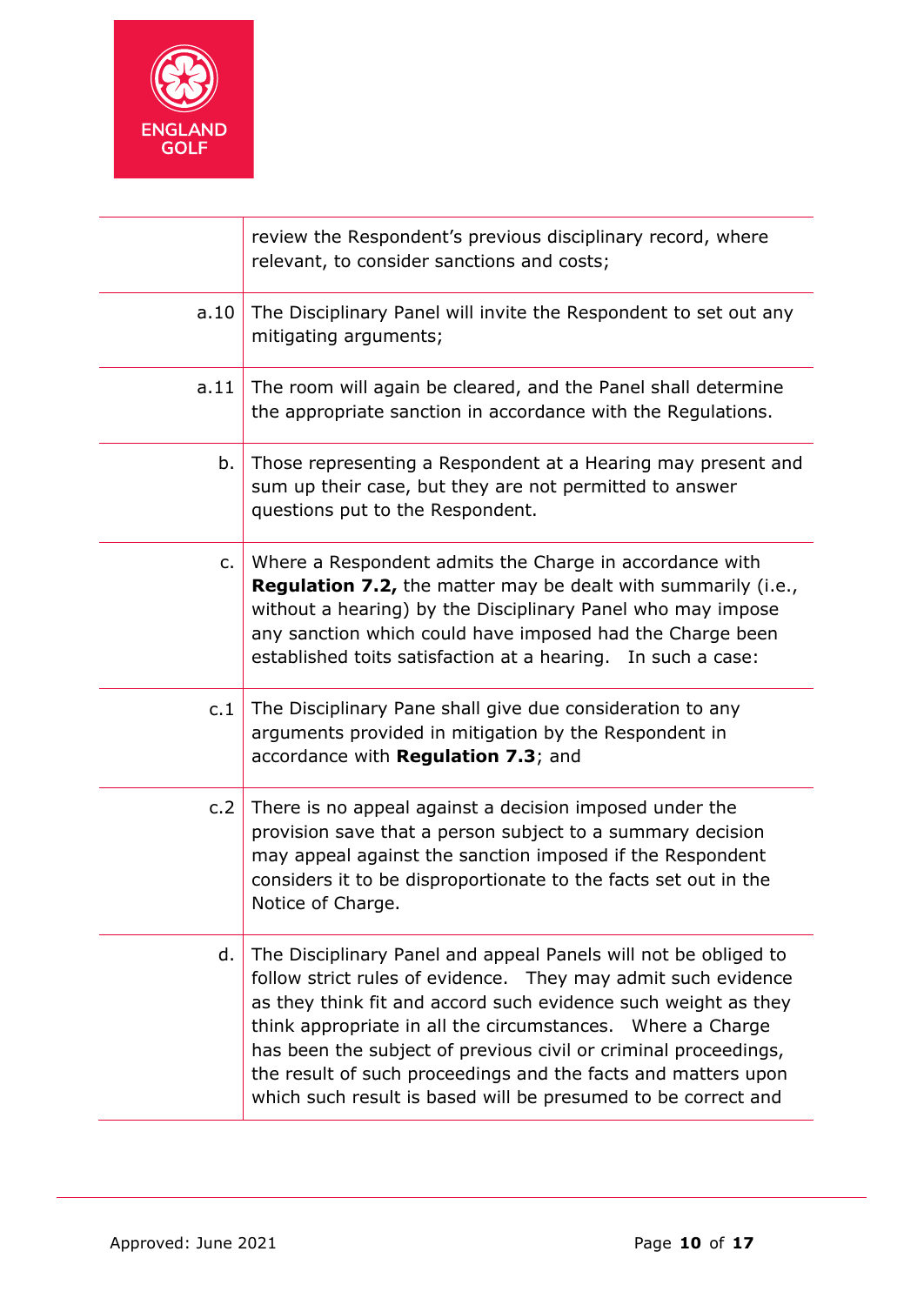

|    | the facts presumed to be true unless it is shown by clear and<br>convincing evidence that the is not the case.                                                                                                                                                                                                                       |
|----|--------------------------------------------------------------------------------------------------------------------------------------------------------------------------------------------------------------------------------------------------------------------------------------------------------------------------------------|
| е. | If the Respondent does not attend the Hearing arranged as<br>above, provided that the Disciplinary Panel is satisfied that<br>notice of the hearing was served properly, it may proceed to<br>hear the evidence in the absence of the Respondent.                                                                                    |
| f. | In the light of the evidence present to it, the Disciplinary Panel<br>may find that a Charge less or more serious Charge than<br>originally set out in the Notice of Charge has been proven.                                                                                                                                         |
| g. | The Chair of the Disciplinary Panel has the discretion to adjourn<br>the Hearing if at any time they think the interests of justice<br>require it (for example to secure the attendance of a key<br>witness or other important evidence).                                                                                            |
| h. | The Disciplinary Panel may limit cross-examination.                                                                                                                                                                                                                                                                                  |
| i. | In circumstances where a person other than the parties is<br>present and it appears to chair of the Disciplinary Panel that<br>any person giving evidence may expose themselves to<br>unnecessary risk the Chair may require a non-party to withdraw<br>whilst that evidence is given.                                               |
| j. | The governance Department may audio record Disciplinary<br>Panel proceedings.                                                                                                                                                                                                                                                        |
| k. | The Disciplinary Panel shall not be bound by the rules of Court<br>(or any legislative provision) governing procedures. All<br>hearings shall be conducted in a fair and orderly manner, with<br>each party having a reasonable opportunity to give and call<br>evidence, address the Disciplinary Panel, and present their<br>case. |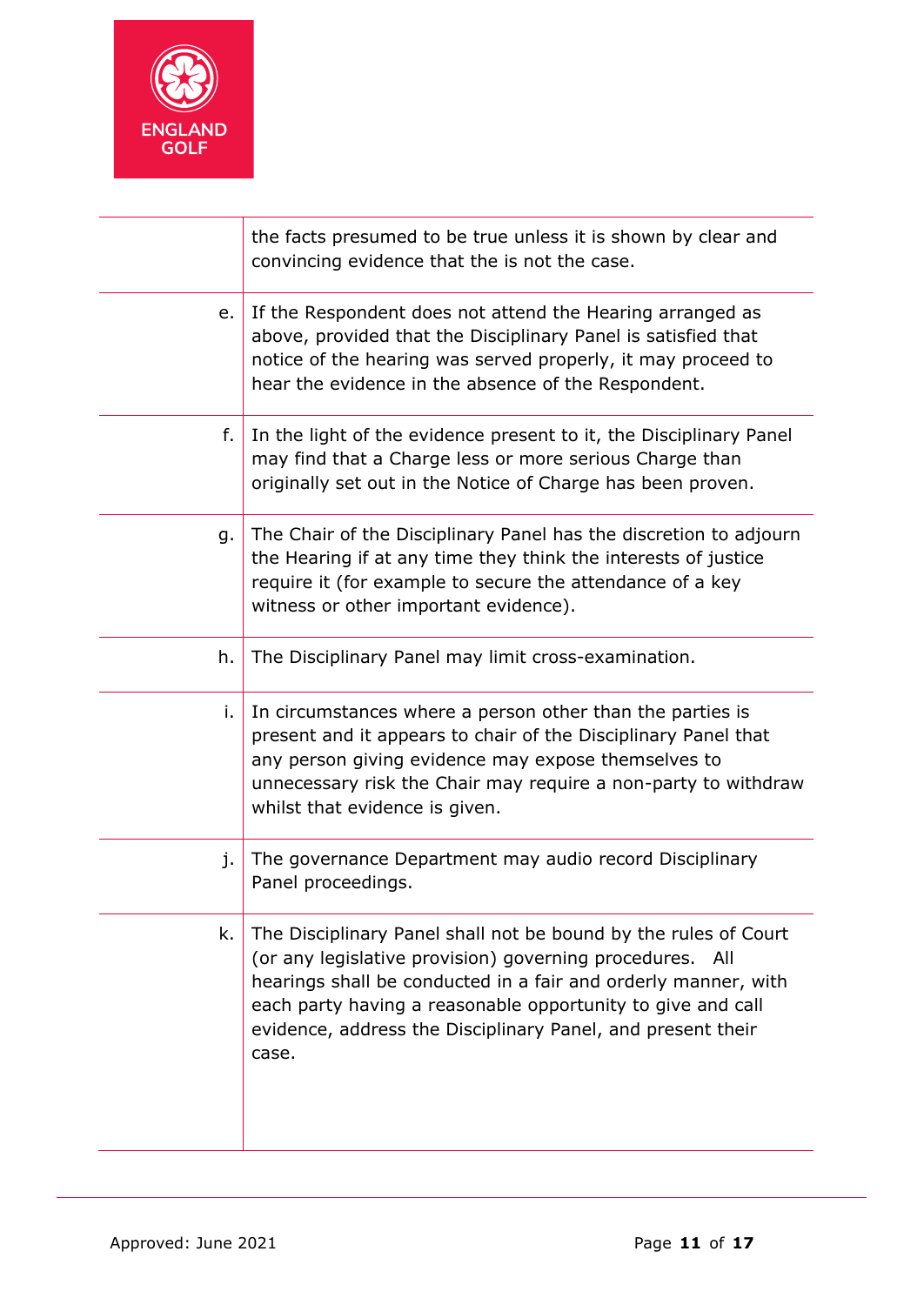

| <b>PD13</b>   | THE PANEL'S DECISION                                                                                                                                                                                                                 |
|---------------|--------------------------------------------------------------------------------------------------------------------------------------------------------------------------------------------------------------------------------------|
| a.            | The Disciplinary Panel shall normally provide the written<br>reasons of the Decision to the Respondent, the Complainant<br>and England Golf within 20 working days of the Decision.                                                  |
| b.            | Any deviation from these Regulations by a Disciplinary Panel<br>shall not invalidate any finding, procedure of decision unless<br>that deviation raises material doubt as to the reliability of the<br>find, procedure, or decision. |
| $C_{\bullet}$ | The written reason of the Decision shall include the following<br>matters:                                                                                                                                                           |
| c.1           | The identity and composition of the Disciplinary Panel;                                                                                                                                                                              |
| c.2           | The names of the parties;                                                                                                                                                                                                            |
| c.3           | A summary of the facts;                                                                                                                                                                                                              |
| c.4           | The Rule/Regulation on which the Decision is based;                                                                                                                                                                                  |
| c.5           | The grounds of the Decision;                                                                                                                                                                                                         |
| c.6           | The sanction (if any) to be imposed on the Respondent in<br>accordance with the Regulations;                                                                                                                                         |
| c.7           | Any order for costs; and                                                                                                                                                                                                             |
| c.8           | The appropriate appeals procedure in accordance with the<br>Regulations.                                                                                                                                                             |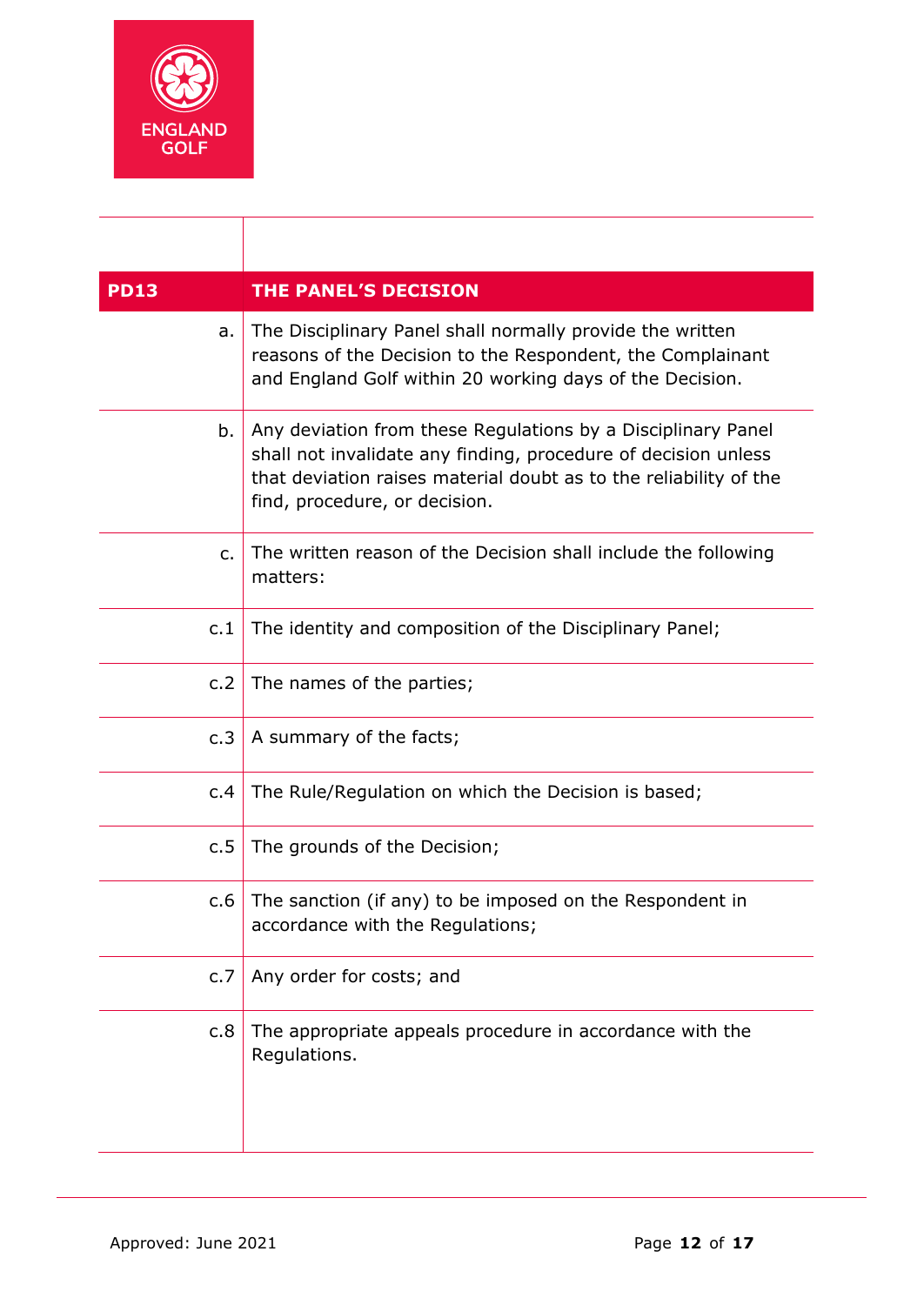

| <b>PD15</b>   | <b>COSTS</b>                                                                                                                                                                                                                                                                                                                                                                                                                                                                                              |
|---------------|-----------------------------------------------------------------------------------------------------------------------------------------------------------------------------------------------------------------------------------------------------------------------------------------------------------------------------------------------------------------------------------------------------------------------------------------------------------------------------------------------------------|
| a.            | An order for costs imposed under Regulation 15 may include<br>travel and accommodation expenses reasonably incurred by the<br>Disciplinary Panel and the Governance Department in the<br>preparation and holding of the Disciplinary Hearing and any<br>legal costs incurred by the Disciplinary Panel. In calculating<br>the amount, any legal representation or professional charges<br>incurred by the Complainant (unless the Complainant is<br>England Golf) or the Respondent will not be included. |
| b.            | Any orders for payments of costs shall not form any part of or<br>influence any fines or other sanctions.                                                                                                                                                                                                                                                                                                                                                                                                 |
| <b>PD16</b>   | <b>PUBLICATION OF DECISIONS</b>                                                                                                                                                                                                                                                                                                                                                                                                                                                                           |
| a.            | The Disciplinary Panel may provide that part of the Decision will<br>be redacted or that details of or the Decision itself may not be<br>published.                                                                                                                                                                                                                                                                                                                                                       |
| b.            | A party may at any time make an application to the Chair that<br>all or part of a decision should not be published, and the Chair<br>shall have jurisdiction to make a decision alone on such<br>application.                                                                                                                                                                                                                                                                                             |
| $C_{\bullet}$ | England Golf may at any time during the disciplinary or dispute<br>resolution process notify any other relevant body of any details<br>relating to the Complaint or Dispute as such body may need to<br>know for the proper exercise of its functions including but not<br>limited to any Participant.                                                                                                                                                                                                    |
| d.            | Where is appears that public knowledge of a Complaint exists,<br>prior to its determination, England Golf reserves the right to<br>confirm the details of such complain subject to the consent of<br>the complainant and the Respondent.                                                                                                                                                                                                                                                                  |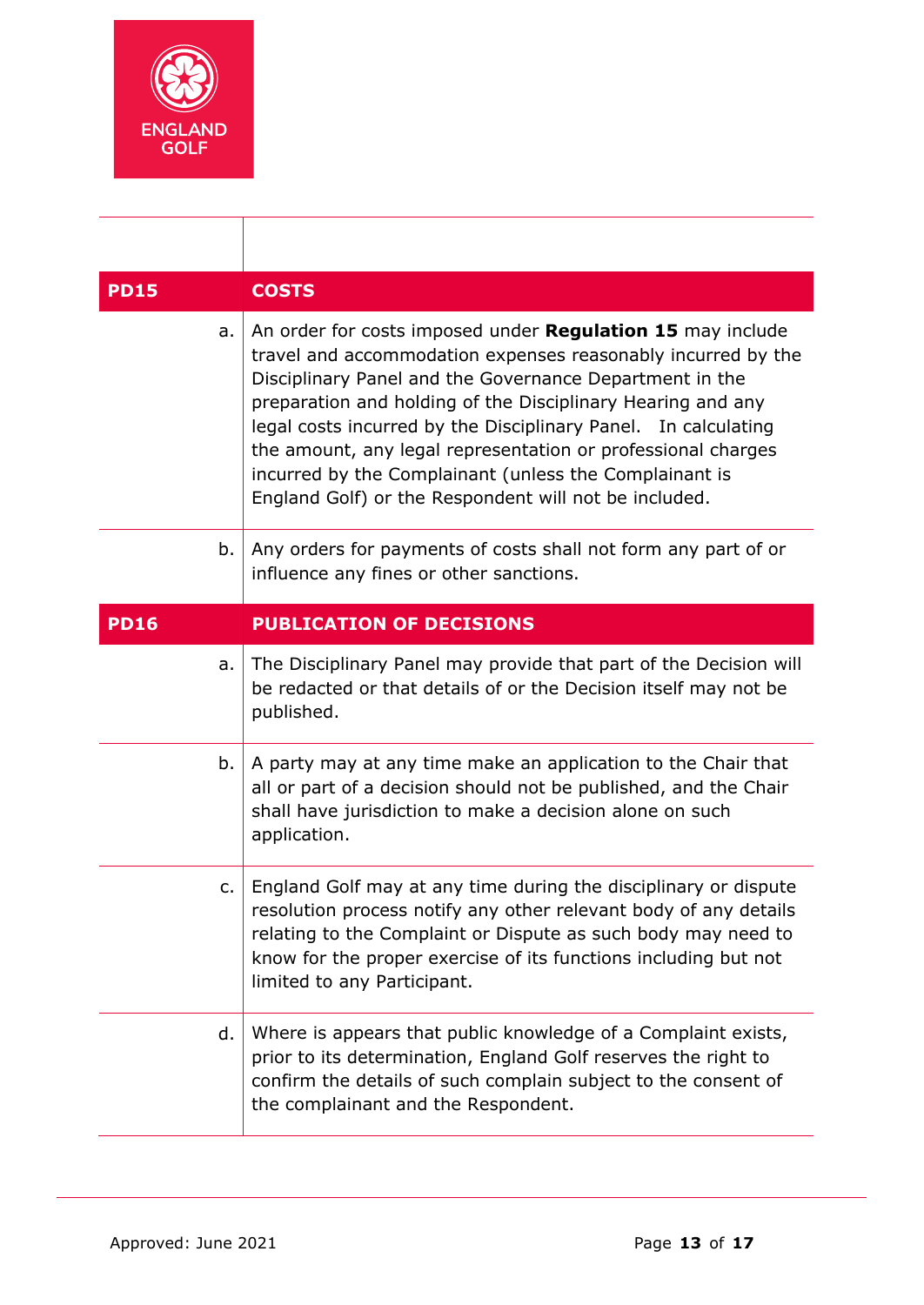

| <b>PD17</b> | <b>COMPOSITION OF THE APPEAL PANEL</b>                                                                                                                                                                                                                                                                                                                                                                                                                                   |
|-------------|--------------------------------------------------------------------------------------------------------------------------------------------------------------------------------------------------------------------------------------------------------------------------------------------------------------------------------------------------------------------------------------------------------------------------------------------------------------------------|
| a.          | The members of an appeal Panel shall not have been members<br>of the original Disciplinary Panel which considered this case or<br>had any previous involvement in the case. The Appellant may<br>object to the composition of the Appeal Panel by notifying the<br>Governance Department of the objections and setting out the<br>reasons for such objections no later than 5 working days from<br>the date of being informed of the composition of the Appeal<br>Panel. |
| b.          | The Governance Department shall immediately forward any<br>objection received in relation to the members of the Appeal<br>Panel to the Chair of the appeal Panel who shall consider the<br>objections and determine whether they are valid or in their<br>opinion, the grounds for objection are frivolous, unfounded, or<br>ill informed, in which case the Chair shall reject the objection.                                                                           |
| c.          | If the objection is made against the Chair of the Appeal Panel,<br>then another member of the appeal Panel must assess the<br>objection.                                                                                                                                                                                                                                                                                                                                 |
| d.          | The Governance Department shall notify the Appellant in<br>writing within 5 working days from the date of receipt of the<br>decision of the Chair or other Appeal Panel member that:                                                                                                                                                                                                                                                                                     |
| d.1         | The composition of the appeal Panel has changed (in which<br>case the Governance Department shall provide details of the<br>new Appeal Panel); or                                                                                                                                                                                                                                                                                                                        |
| d.2         | The composition of the appeal Panel has not changed, with<br>reasons for the Appellant's objection being dismissed.                                                                                                                                                                                                                                                                                                                                                      |
| e.          | The Decision by the Chair of the Appeal Panel or relevant<br>Appeal Panel participant on the composition of the Appeal Panel<br>under this provision shall be final.                                                                                                                                                                                                                                                                                                     |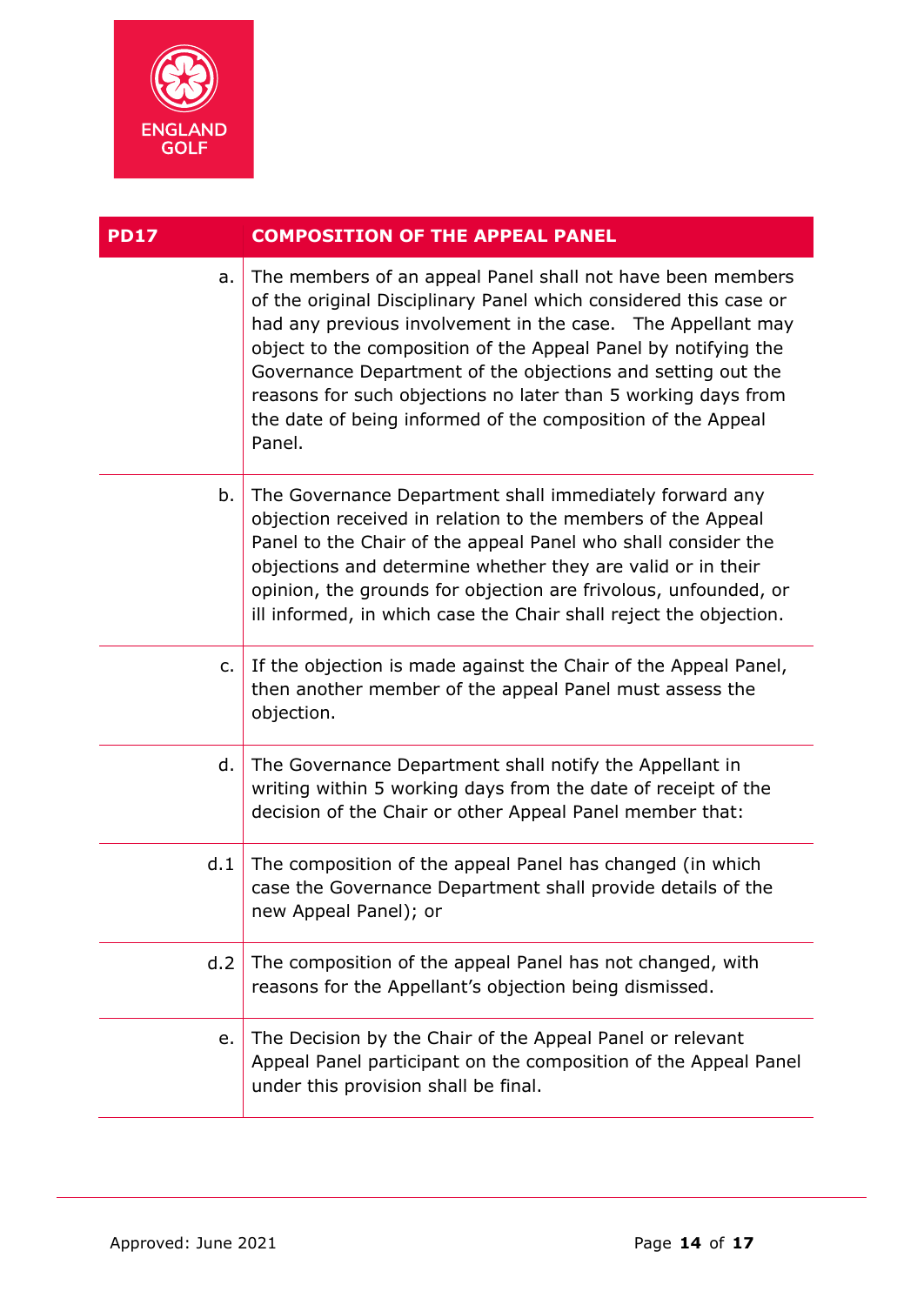

| f.            | England Golf may appoint a legal representative to assist with<br>any Appeal Panel. They shall be permitted to be involved in all<br>stages of the process but shall not be considered to be a<br>member of the Appeal Panel.                       |
|---------------|-----------------------------------------------------------------------------------------------------------------------------------------------------------------------------------------------------------------------------------------------------|
| <b>PD17.2</b> | <b>PRE-APPEAL PANEL PROCEDURES</b>                                                                                                                                                                                                                  |
| a.            | Where the Appeal Panel has been convened the Governance<br>Department will send a copy of the Notice of Appeal along with<br>confirmation of the composition of the Appeal Panel to the<br>Complainant, the Appeal Panel and in Interested Parties. |
| b.            | The Chair of the appeal Panel will give directions as to:                                                                                                                                                                                           |
| b.1           | The time and place of any hearing;                                                                                                                                                                                                                  |
| b.2           | That the appeal hearing shall be paper based or that the<br>hearing be carried out by telephone or video conferencing;                                                                                                                              |
| b.3           | The nature of the evidence (if any) that it requires to be<br>adduced;                                                                                                                                                                              |
| b.4           | Who (if anybody) should be invited to appear at any hearing;<br>and                                                                                                                                                                                 |
| b.5           | Any other directions that appear to the Chair to be appropriate.                                                                                                                                                                                    |
| c.            | The Chair of Appeal Panel shall have power to make such<br>further directions relating to the provision of<br>information/evidence or the conduct of the hearing as, in his or<br>her sole discretion, are deemed necessary.                        |
| d.            | The governance Department shall act as the Secretary and<br>Administrator for the Appeal Panel. Where possible this<br>function will be carried out by a member of the Governance<br>Department not having any previous involvement in the matter.  |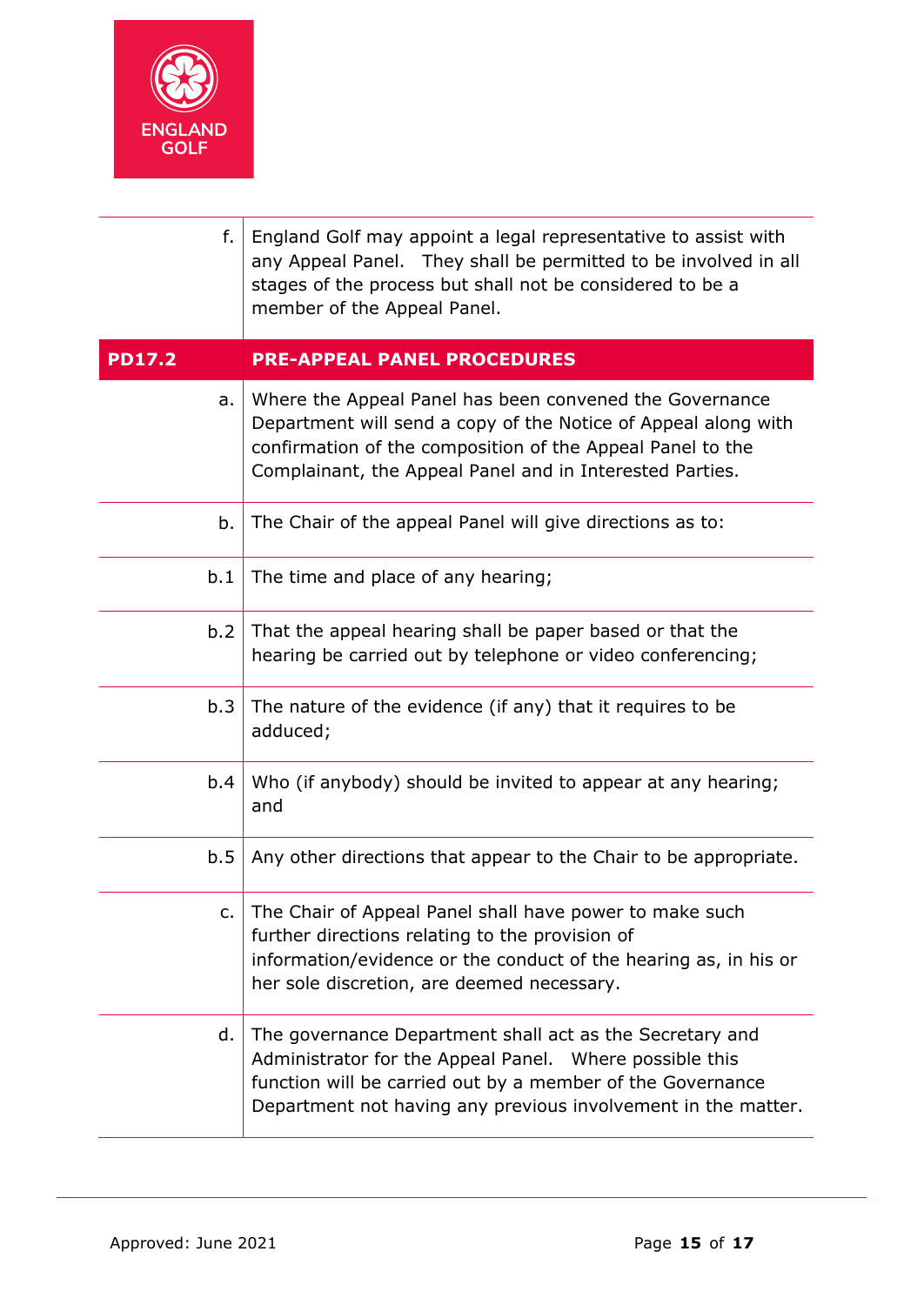

| <b>PD17.3</b> | THE CONDUCTOF APPEAL PANEL HEARINGS                                                                                                                                                                                                                                                                                                                                                                                                                                                                                                                                                                                     |
|---------------|-------------------------------------------------------------------------------------------------------------------------------------------------------------------------------------------------------------------------------------------------------------------------------------------------------------------------------------------------------------------------------------------------------------------------------------------------------------------------------------------------------------------------------------------------------------------------------------------------------------------------|
| a.            | The standard of proof in all cases before the Appeal Panel is the<br>balance of probabilities                                                                                                                                                                                                                                                                                                                                                                                                                                                                                                                           |
| b.            | Proceedings, findings, or decisions of an Appeal Panel shall not<br>be invalidated by reason of any minor defect, irregularity,<br>omission, or technicality unless such defect, irregularity,<br>omission, or technicality amounts to a material irregularity and<br>forms a ground of appeal.                                                                                                                                                                                                                                                                                                                         |
| c.            | Proceedings may be recorded.                                                                                                                                                                                                                                                                                                                                                                                                                                                                                                                                                                                            |
| d.            | If the Appellant does not attend the Appeal Hearing, provided<br>that the Appeal Panel is satisfied that notice of the hearing was<br>served properly, it may proceed to hear the evidence in the<br>absence of the Appellant.                                                                                                                                                                                                                                                                                                                                                                                          |
| e.            | Appeal Panels will not be obliged to follow strict rules of<br>evidence. It may admit such evidence as it deems fit and<br>accord such evidence such weight as they think appropriate in<br>all the circumstances. Where the subject matter of a complaint<br>or matter before the Appeal Panel has been the subject of<br>previous civil or criminal proceedings, the result of such<br>proceedings and the facts and matters upon which such result<br>is based will be presumed to be correct and the facts presumed<br>to be true unless it is shown by clear and convincing evidence<br>that this is not the case. |
| f.            | In the case of appeals, a failure to observe the time limits<br>specified in the Regulation shall nullify any proceedings.                                                                                                                                                                                                                                                                                                                                                                                                                                                                                              |
| g.            | The Appeal Panel shall decide any issue by majority and no<br>member of the appeal Panel may abstain from voting.                                                                                                                                                                                                                                                                                                                                                                                                                                                                                                       |